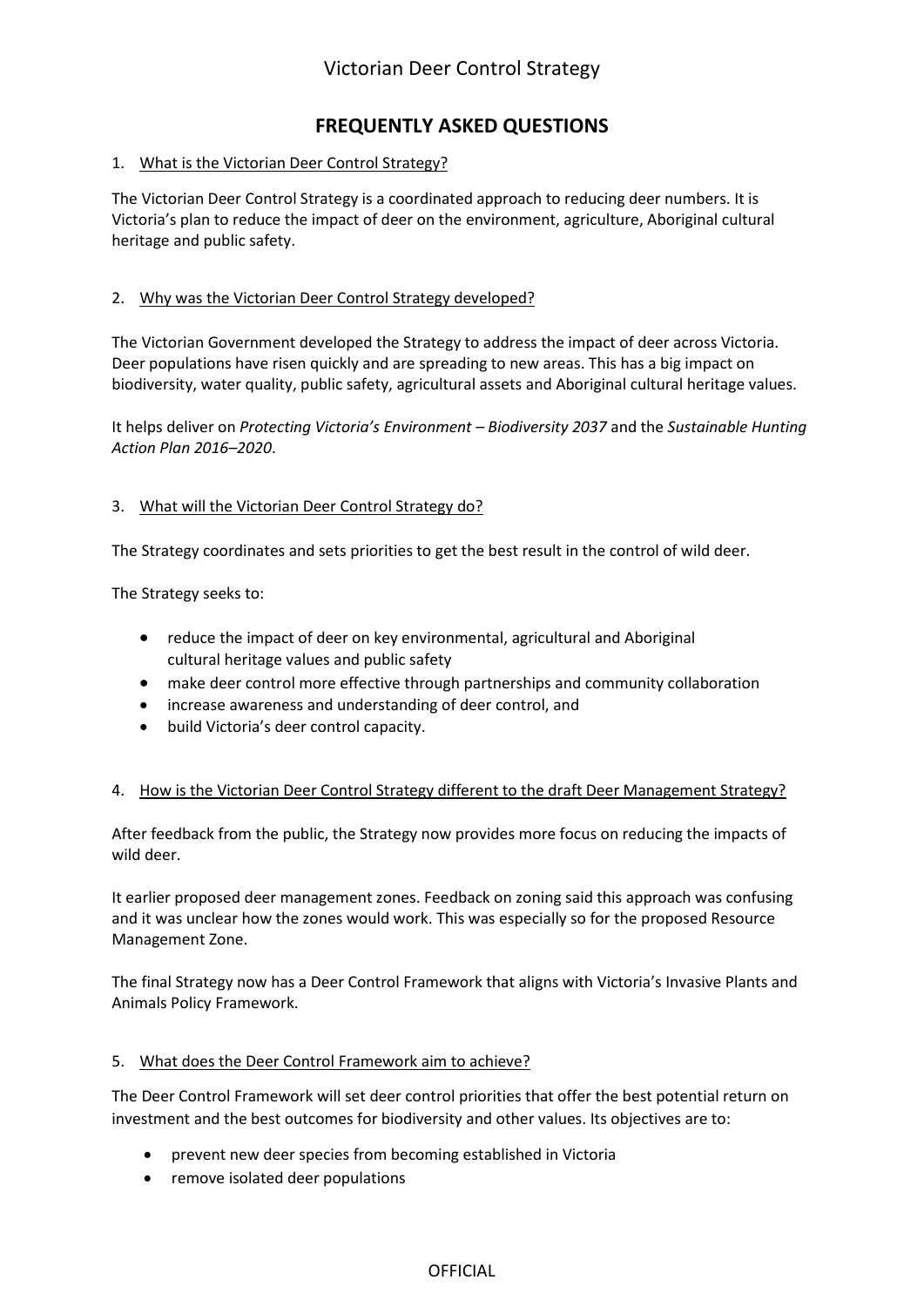- limit the spread of deer to new areas
- protect high priority environmental, agricultural and Aboriginal cultural heritage values, and
- preserve public safety.

## 6. What are Regional Deer Control Plans?

Regional Deer Control Plans will set priority locations for deer control or other management measures. This will address the damage deer cause in a defined part of the state.

The Victorian Government will develop these plans with:

- Traditional Owners
- local councils, and
- the community.

### 7. What are Regional Deer Control Partnership Groups?

Regional Deer Control Partnership Groups will help develop and implement the regional deer control plans.

These will include local stakeholders involved in managing deer impacts, such as:

- land managers
- local governments
- Traditional Owners, and
- conservation, industry and community groups.

DELWP will lead the development of the Regional Plans.

8. Does the Victorian Deer Control Strategy declare deer as a pest?

The Strategy does not propose to declare all deer species as pest animals

Established species of deer (Sambar, Fallow, Red and Hog) will remain classified as game under the *Wildlife Act 1975*.

But that doesn't mean they cannot be controlled if they are causing damage.

This is consistent with the draft Deer Management Strategy

These four deer species are already established in the wild in Victoria

They cannot be eradicated using current control methods

Chital, Rusa, Wapiti and Sika are the deer species not present or established in the wild in Victoria

The Strategy proposes to review their classification and investigate their transition to pest animals under the *Catchment and Land Protection Act 1994*.

The Strategy includes actions to make it easier for public land managers such as Parks Victoria to control deer by removing the need for authorisation to control them under the *Wildlife Act 1975*.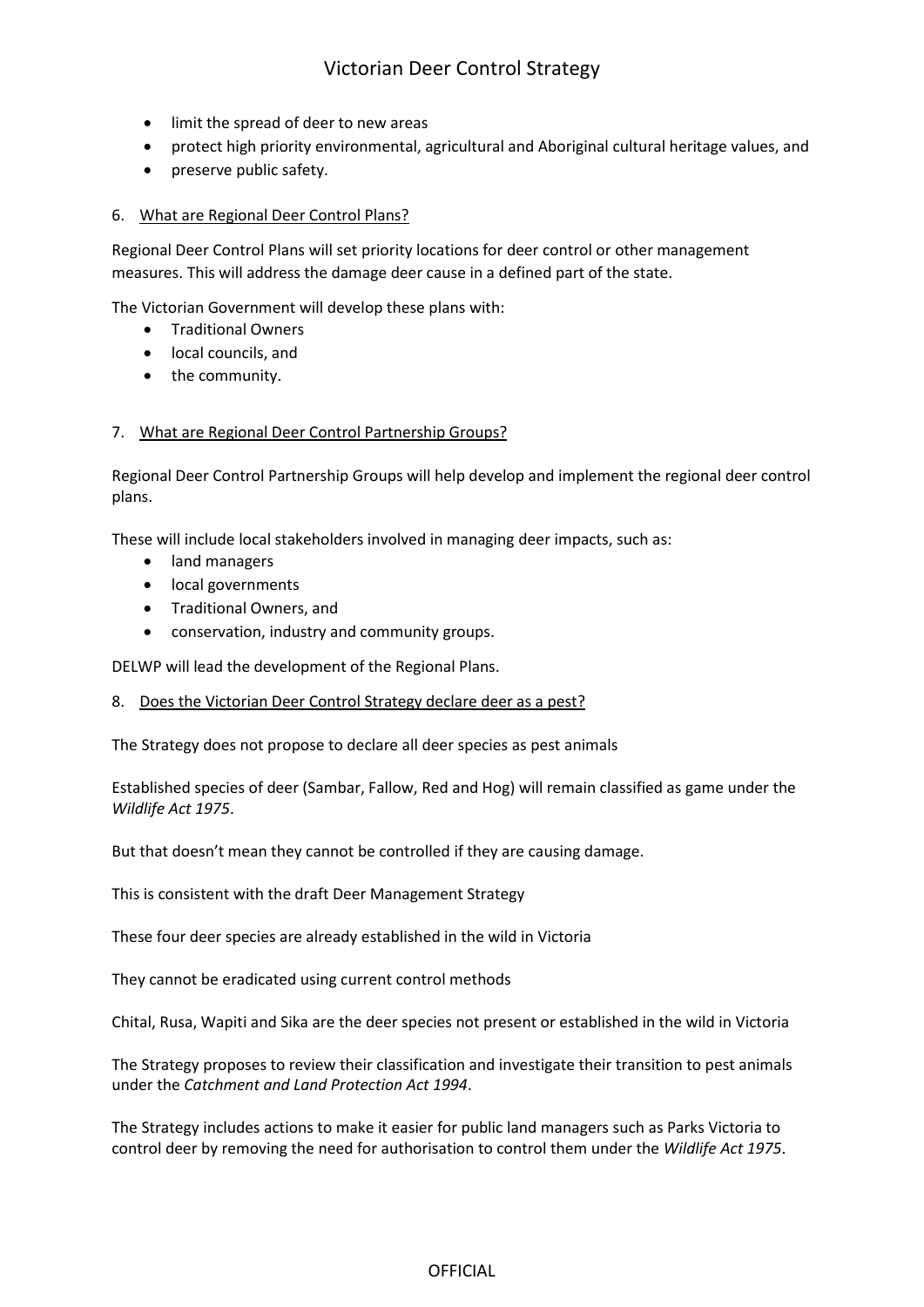## 9. Why is there less focus on recreational hunting?

Feedback on the draft Strategy showed growing community concern about the impacts of deer.

More emphasis on managing these impacts and less on deer as a hunting resource was the most common objective the public wanted.

## 10. Why has 'Goal 4 Reduce illegal deer hunting' in the draft Deer Management Strategy not been included in the final strategy?

The Game Management Authority and Victoria Police is addressing Issues with illegal hunting.

The Victorian Government will continue promoting legal and responsible hunting.

#### 11. When will deer control under the Strategy begin and is there funding for it?

The Victorian Government announced in the 2020-21 State Budget a \$18.25 million investment over 4 years and \$4.4 million per year ongoing on deer control.

This funding will be used to develop and deliver Regional Deer Control Plans under the Victorian Deer Control Strategy.

This will reduce the impacts of wild deer and create jobs across Victoria for deer controllers and associated roles.

DELWP is leading development of the plans with Regional Deer Partnership Groups.

These groups will comprise local stakeholders involved in managing deer impacts and may include:

- land managers
- local governments
- Traditional Owners, and
- conservation, industry and community groups.

The first Regional Deer Control Plan developed under the Strategy during 2021/22 is the Peri-urban Melbourne Deer Control Plan.

Lessons from the Peri-Urban Deer Control Plan will help develop other regional deer control plans.

An Eastern Victoria Regional Deer Control Plan and a Western Deer Control Plan will be completed in 2022/23.

Delivery of key actions identified in the Peri-Urban Deer Control Plan will commence on-ground in 2022. While development of the East and West plans is underway, further immediate deer control will take place in key locations across Victoria, creating jobs and delivering urgent action on the ground.